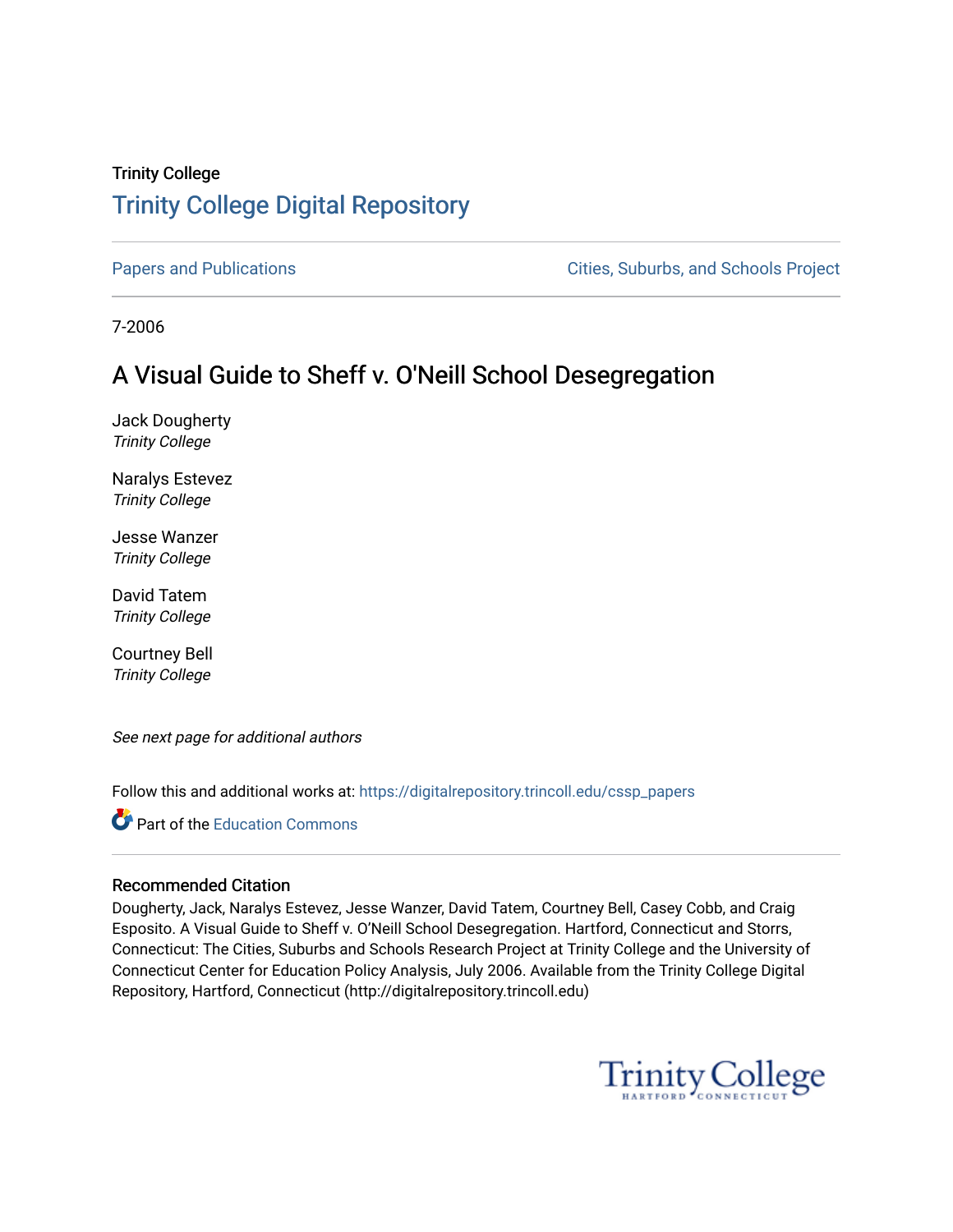### Authors

Jack Dougherty, Naralys Estevez, Jesse Wanzer, David Tatem, Courtney Bell, Casey Cobb, and Craig Esposito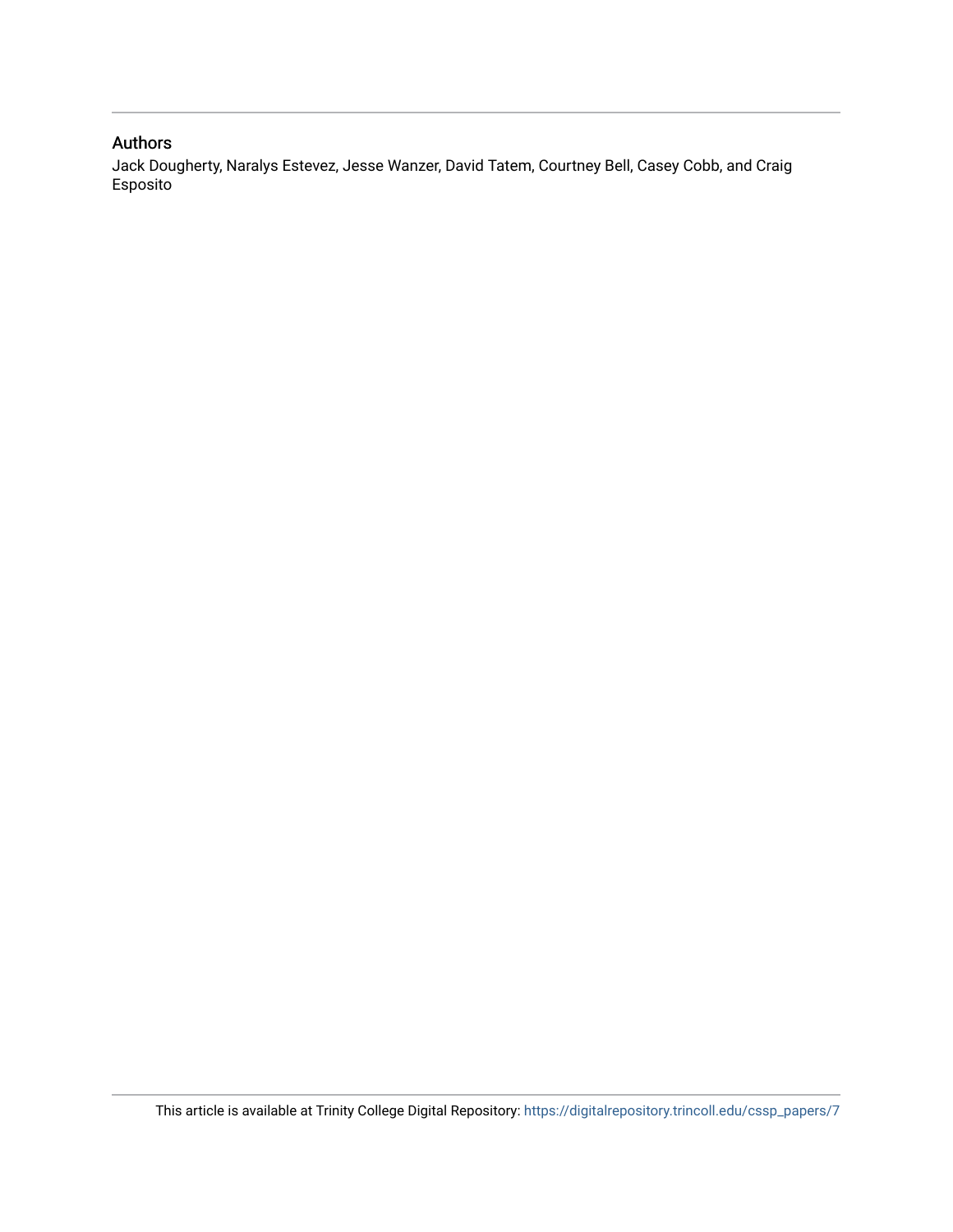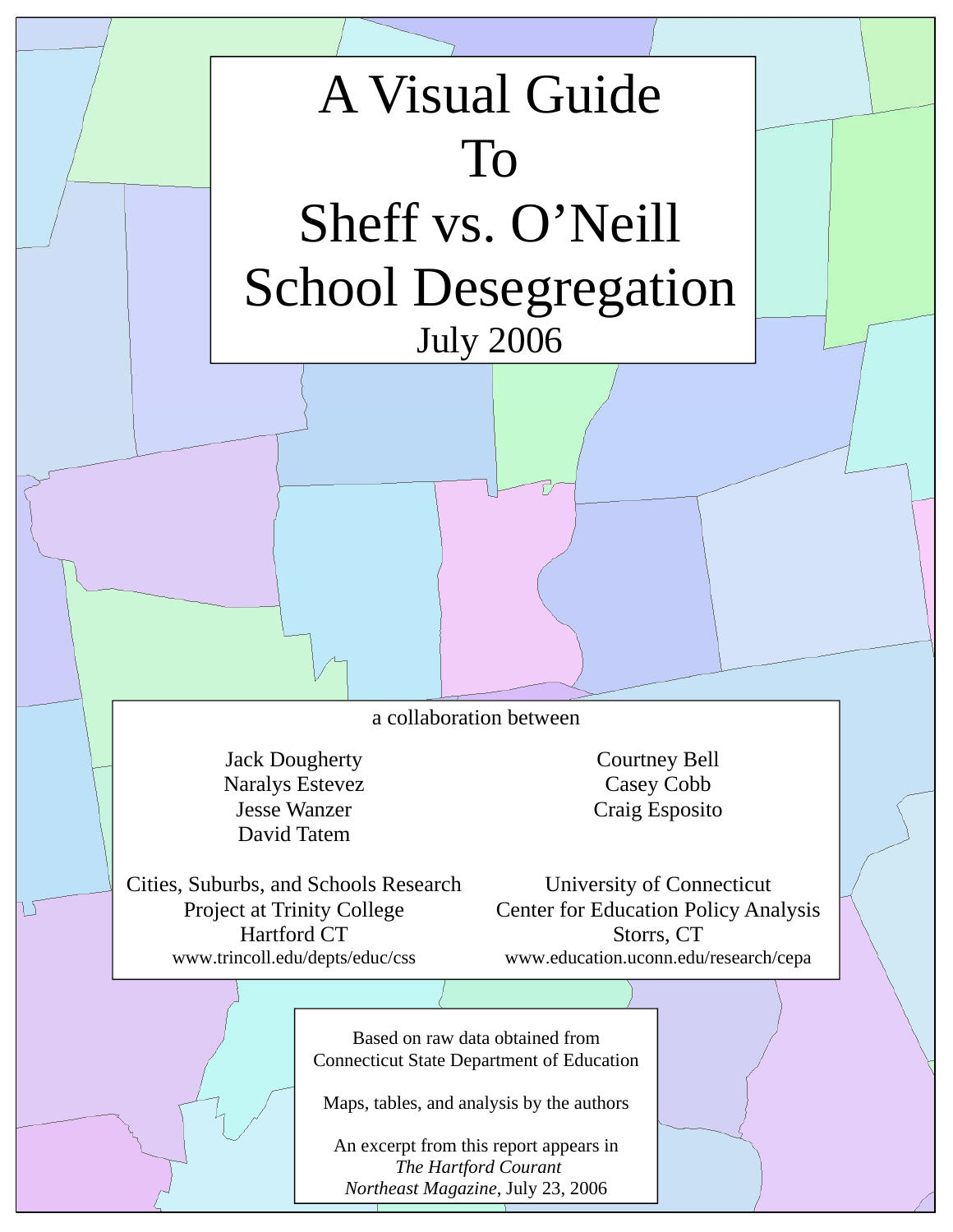# **A Brief Chronology of Sheff vs O'Neill 1989: Sheff lawsuit filed**

When Elizabeth Horton Sheff and other parents filed a lawsuit on behalf of their children against then-Governor William O'Neill in 1989, they charged that Connecticut's system of separate city and suburban school districts led to racially segregated schools, which violated their state constitutional rights to equal opportunity and freedom from discrimination.

## **1996: State Supreme Court rules for Plaintiffs**

After a prolonged trial, the State Supreme Court split 4-3 in favor of the Sheff plaintiffs in 1996, ruling that the racial and socioeconomic isolation of Hartford schoolchildren violated state law. However, the Court did not specify a goal, remedy, or timetable to resolve the problem, stating that this responsibility belonged to the legislative and executive branches.

## **2003: Sheff parties reach settlement**

In 2003, all parties agreed to a settlement that relies on voluntary desegregation efforts and additional state funding to meet a specific goal and timetable:

Goal: At least 30 percent of the public school minority students residing in Hartford must be educated in racially desegregated settings by June 2007, using three voluntary programs:

### **1) Interdistrict magnet schools**

By offering a more specialized curriculum than neighborhood schools, magnet schools are designed to attract students from residentially segregated urban and suburban districts.

### **2) Open Choice program**

A voluntary program where city students may transfer to a suburban school district (or vice versa), modeled partly on the former Project Concern program.

### **3) Interdistrict cooperative grants**

Support for part-time exchange programs between racially isolated urban and suburban schools. May count toward a maximum of 3% of the total goal if sufficiently funded. **(continued on page 4)**

#### **Table 1: School Districts in the Sheff region, by race, then and now**

| <b>Districts</b>     | <b>Percent</b><br><b>Minority</b><br>1988-89 | <b>Percent</b><br><b>Minority</b><br>2005-06 |
|----------------------|----------------------------------------------|----------------------------------------------|
| Hartford             | 92%                                          | 94%                                          |
| Bloomfield           | 74%                                          | 94%                                          |
| <b>East Hartford</b> | 23%                                          | 73%                                          |
| Windsor              | 31%                                          | 63%                                          |
| Manchester           | 12%                                          | 43%                                          |
| <b>West Hartford</b> | 12%                                          | 33%                                          |
| East Windsor         | 10%                                          | 25%                                          |
| Vernon               | 7%                                           | 24%                                          |
| Newington            | 6%                                           | 20%                                          |
| Wethersfield         | 4%                                           | 18%                                          |
| Rocky Hill           | 6%                                           | 18%                                          |
| <b>Windsor Locks</b> | 5%                                           | 17%                                          |
| South Windsor        | 8%                                           | 16%                                          |
| Farmington           | 6%                                           | 16%                                          |
| Glastonbury          | $6\%$                                        | 13%                                          |
| Avon                 | 4%                                           | 12%                                          |
| East Granby          | 3%                                           | 11%                                          |
| Simsbury             | 4%                                           | 10%                                          |
| Ellington            | 2%                                           | 7%                                           |
| Canton               | 2%                                           | 7%                                           |
| Granby               | 2%                                           | 6%                                           |
| Suffield             | 3%                                           | 5%                                           |

About racial classification: The settlement defines "minority" as Black and/or Hispanic, Asian, Native American, and Pacific Islander. In March 2006, controversy arose about how a magnet school principal changed the designation of six bi-racial students from "Black" or "Hispanic" to "White" in an attempt to meet desegregation standards. Unlike the U.S. Census Bureau, no "multi-racial" classification exists within the settlement or CT Department of Education data.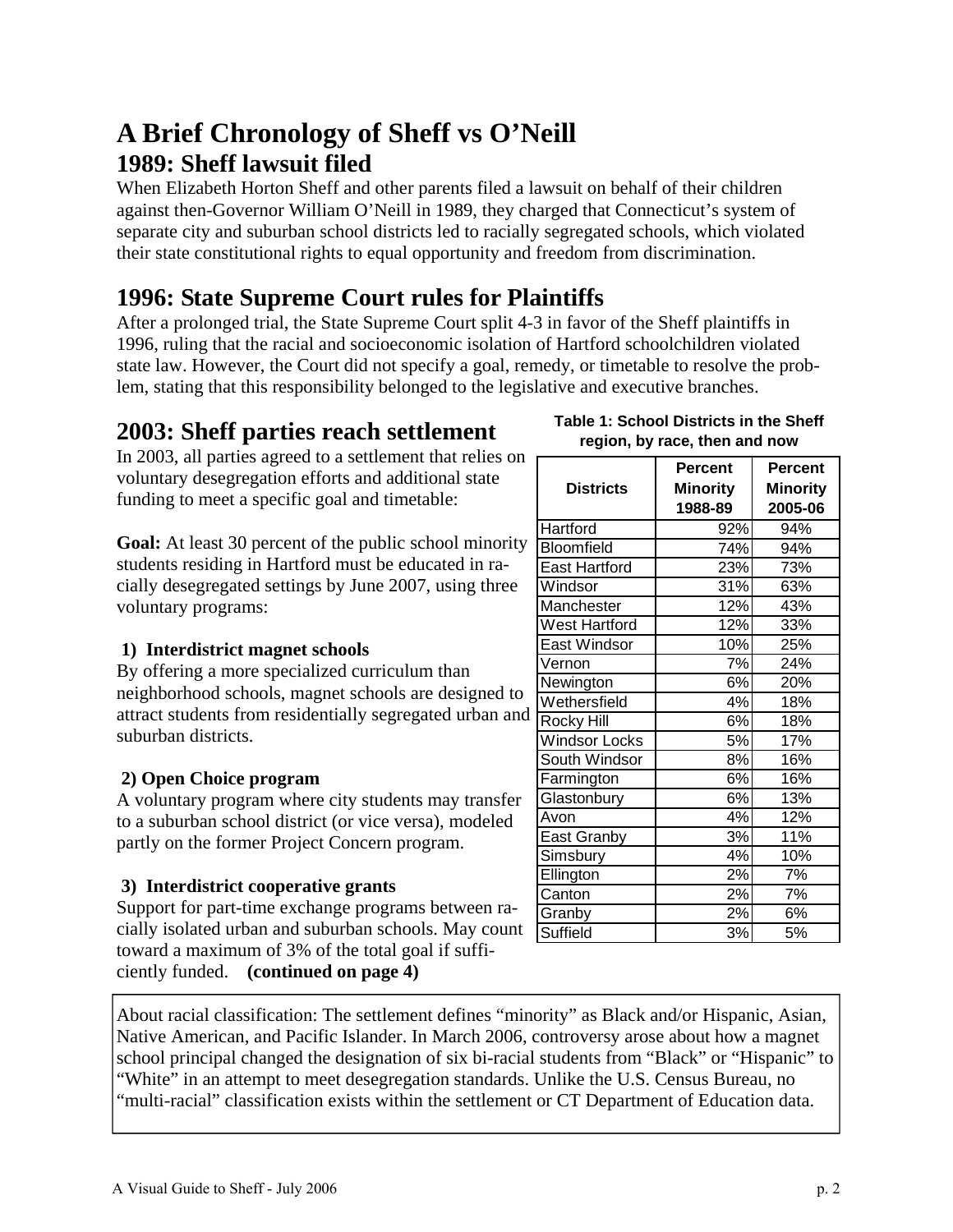

A Visual Guide to Sheff - July 2006 p. 3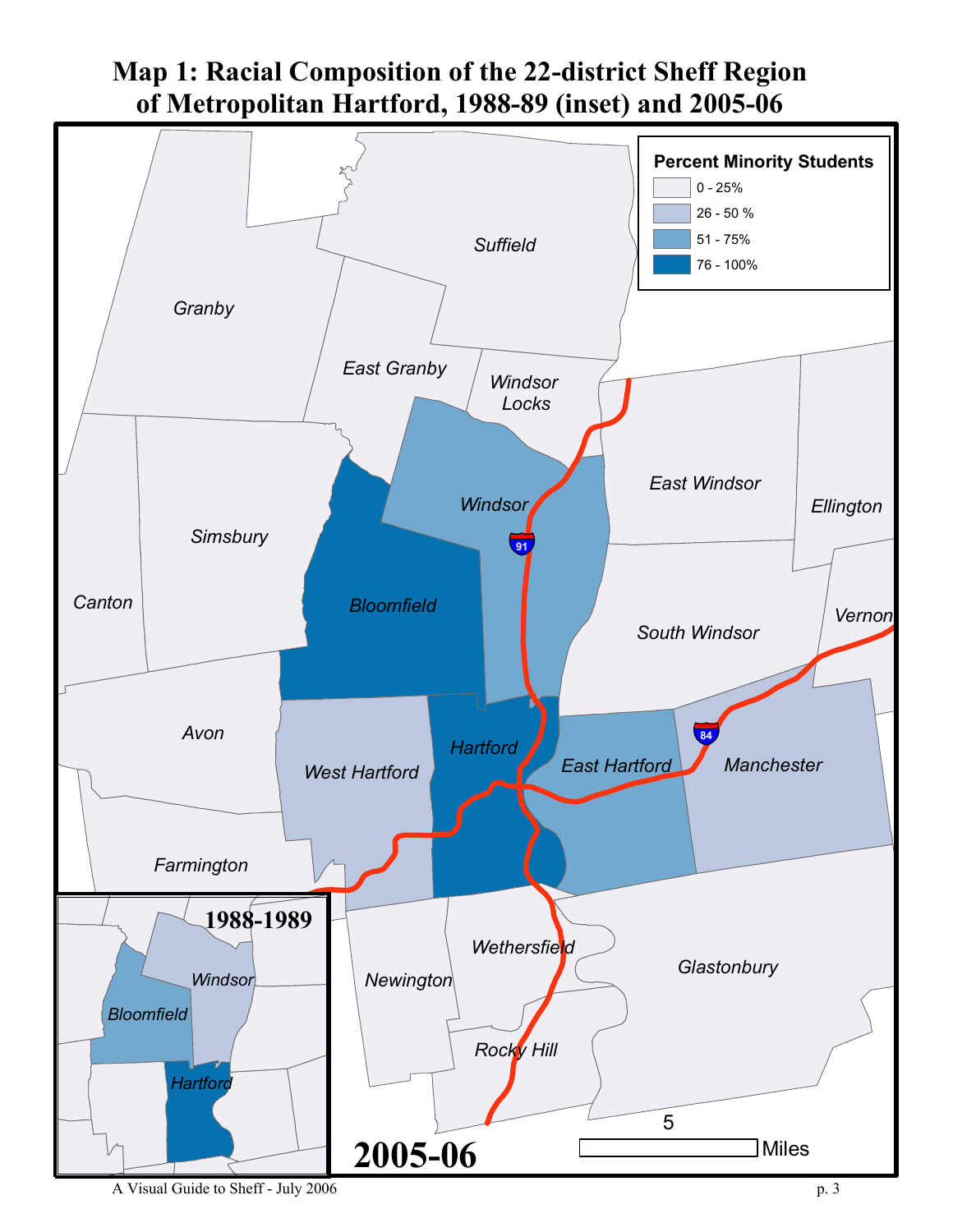## **2003 Sheff settlement (continued)**

Under the terms of the settlement, the state also agreed to fund the opening of two additional magnet schools per year. But to qualify under the Sheff desegregation standards, all magnet schools must not exceed a limit on the proportion of minority students by their third year of operation. According to the settlement, the limit is set annually to the percentage of minority students in the entire 22-district Sheff region (currently 43%), plus 30 percentage points, for a total minority student cap of 73% in 2005-06.

While the overall 30% desegregation goal is **not** directly enforceable under the Sheff settlement, a lack of significant progress within the four-year period will be considered by the Court in future decisions on desegregation compliance.

### **2004: Sheff case returns to court, but no change**

The Sheff plaintiffs returned to court, arguing that the State violated the settlement agreement by failing to fill new magnet schools to capacity, thereby stalling progress toward the 30% goal. But the State responded that it has complied with the settlement by opening two additional magnets per year, while phasing-in grade levels as planned. Although the court does not fault the State, many observers question whether the settlement goals can be achieved by 2007.

## **Today: Voluntary desegregation efforts yield mixed results toward 30% Sheff goal**

On the tenth anniversary of the 1996 Sheff ruling, 20 interdistrict magnet schools have been established in the Hartford region, with two additional programs opening this fall. Most are managed by the Capitol Region Educational Council (CREC) or the Hartford Public Schools (HPS). But the results are mixed. On one hand, the typical magnet school is more successfully integrated than most school districts, particularly those at the two extremes: Hartford city schools (94% minority) and outlying suburbs (0-25% minority). Magnet school curricular themes and added resources have raised the level of educational opportunity for students served by this program. On the other hand, many magnet schools enroll over 75% minority students, particularly those located in temporary facilities in Hartford. (See map and table 2.) If these rates continue into the school's third year of operation, the Hartford minority students attending do not qualify toward meeting the 30% desegregation goal under the terms of the Sheff settlement.

Regarding the Open Choice program, 1062 Hartford minority students chose to enroll in suburban school districts last academic year, including both those located inside and outside of the 22-district Sheff region. (See map and table 3). While demand for access is high, the supply of seats has barely grown, because predominantly white suburban districts have not allocated as much space as anticipated. For example, the 2003 Sheff settlement forecast that 1,400 Open Choice seats would be available during the 2005-06 school year, but the actual total was 25% less.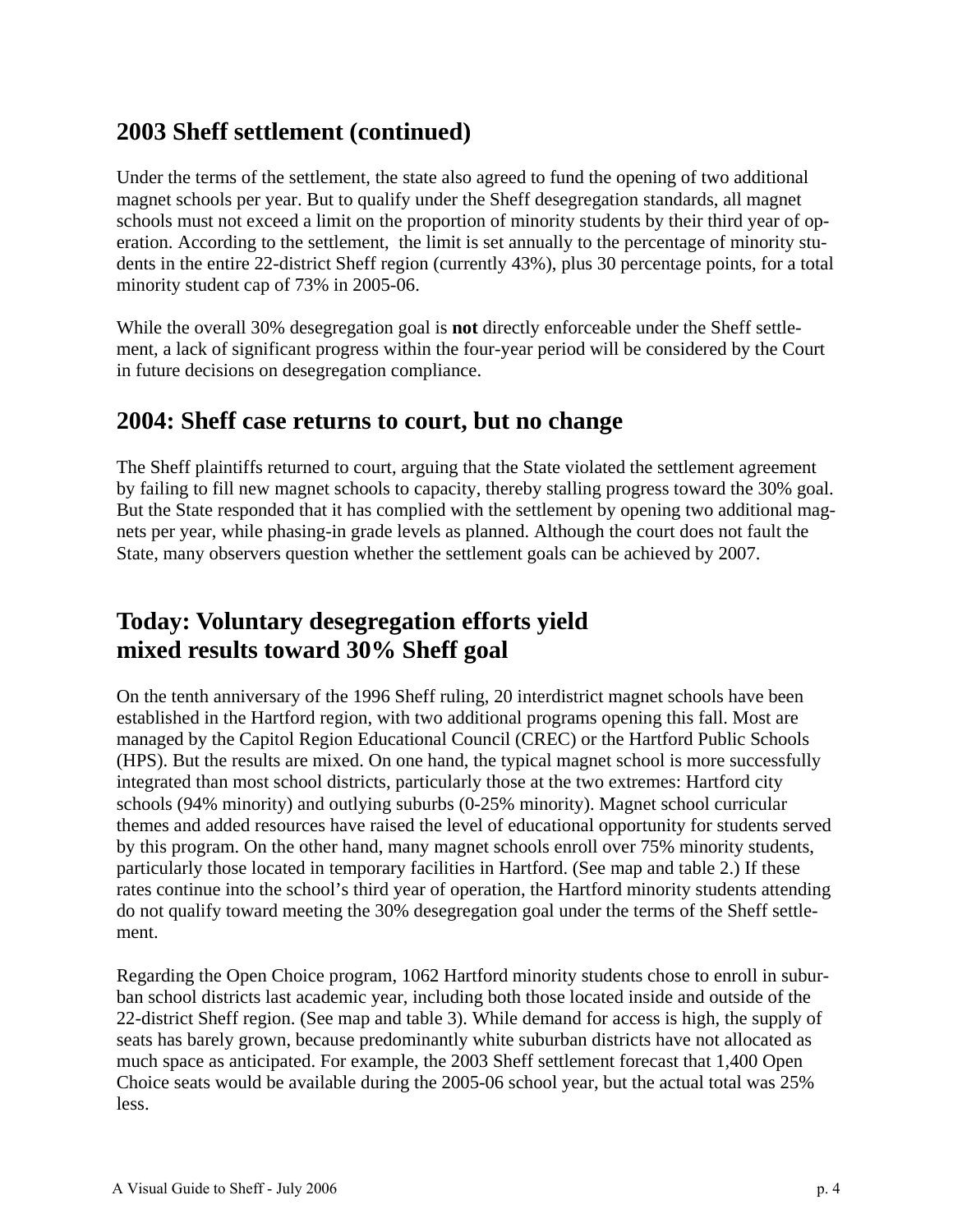# **Map 2: Interdistrict Magnets in Hartford region, by Race, 2005-06**



| Table 2: Interdistrict Magnet Schools in Hartford area |      | Managed     | <b>Total enrollment</b> | Percent  | <b>Qualifies as</b> | <b>Hartford minority students</b> |
|--------------------------------------------------------|------|-------------|-------------------------|----------|---------------------|-----------------------------------|
|                                                        | Open | by          | 2005-06                 | Minority | Integrated          | meeting Sheff standard            |
| GHAA - Greater Hartford Academy of the Arts            | 1989 | <b>CREC</b> | 388                     | 25%      | Yes                 | 44                                |
| East Hartford/Glastonbury Elem Magnet Sch              | 1992 | <b>CREC</b> | 249                     | 40%      | Yes                 | O                                 |
| Great Path Academy at Manchester CC                    | 2002 | <b>CREC</b> | 84                      | 43%      | Yes                 | 12                                |
| GHAMAS - Greater Hartford Acad of Math & Sci           | 2000 | <b>CREC</b> | 204                     | 45%      | Yes                 | 42                                |
| CT International Baccalureate Acad                     | 1999 | E Hartford  | 173                     | 50%      | Yes                 | 29                                |
| Two Rivers Magnet Middle School                        | 2002 | <b>CREC</b> | 581                     | 50%      | Yes                 | 128                               |
| UHMS - University of Hartford Magnet School            | 2001 | <b>CREC</b> | 378                     | 70%      | Yes                 | 197                               |
| HMMS - Hartford Magnet Middle School                   | 2002 | <b>HPS</b>  | 605                     | 73%      | Yes                 | 338                               |
| <b>Big Picture High School</b>                         | 2005 | Bloomfield  | 30                      | 73%      | Yes                 | 0                                 |
| Metropolitan Learning Center                           | 1998 | <b>CREC</b> | 674                     | 75%      | <b>No</b>           | 0                                 |
| Breakthrough Magnet School                             | 2002 | <b>HPS</b>  | 215                     | 75%      | <b>No</b>           | 0                                 |
| Sport & Medical Sciences Academy                       | 2002 | <b>HPS</b>  | 400                     | 78%      | <b>No</b>           | 0                                 |
| Montessori Magnet School                               | 1990 | <b>CREC</b> | 330                     | 80%      | <b>No</b>           | 0                                 |
| University HS of Science and Engineering               | 2004 | <b>HPS</b>  | 197                     | 81%      | Yes*                | $121*$                            |
| Capital Preparatory Magnet School                      | 2005 | <b>HPS</b>  | 209                     | 83%      | Yes*                | $85*$                             |
| Noah Webster MicroSociety Magnet School                | 2004 | <b>HPS</b>  | 264                     | 86%      | Yes*                | $167*$                            |
| Greater Hartford Classical Magnet School               | 2003 | <b>HPS</b>  | 484                     | 87%      | No                  | 0                                 |
| Pathways to Technology                                 | 2003 | <b>HPS</b>  | 231                     | 92%      | <b>No</b>           | $\Omega$                          |
| Simpson-Waverly Classical Magnet                       | 2004 | <b>HPS</b>  | 197                     | 93%      | Yes*                | 139*                              |
| Annie Fisher Magnet Sch of Multiple Intelligences      | 2005 | <b>HPS</b>  | 149                     | 95%      | Yes*                | $94*$                             |
| R.J. Kinsella Magnet School of the Arts                | 2006 | <b>HPS</b>  | $na**$                  | na**     | $na**$              | $na**$                            |
| Mary Hooker Environmental Stds Magnet Sch              | 2006 | <b>HPS</b>  | $na**$                  | na**     | na**                | $na**$                            |
| Total                                                  |      |             | 6042                    |          |                     | 1396                              |

Notes: \* Currently meets Sheff standard because magnet school has not yet entered 3rd year of operation. \*\* Magnet does not open until Fall 2006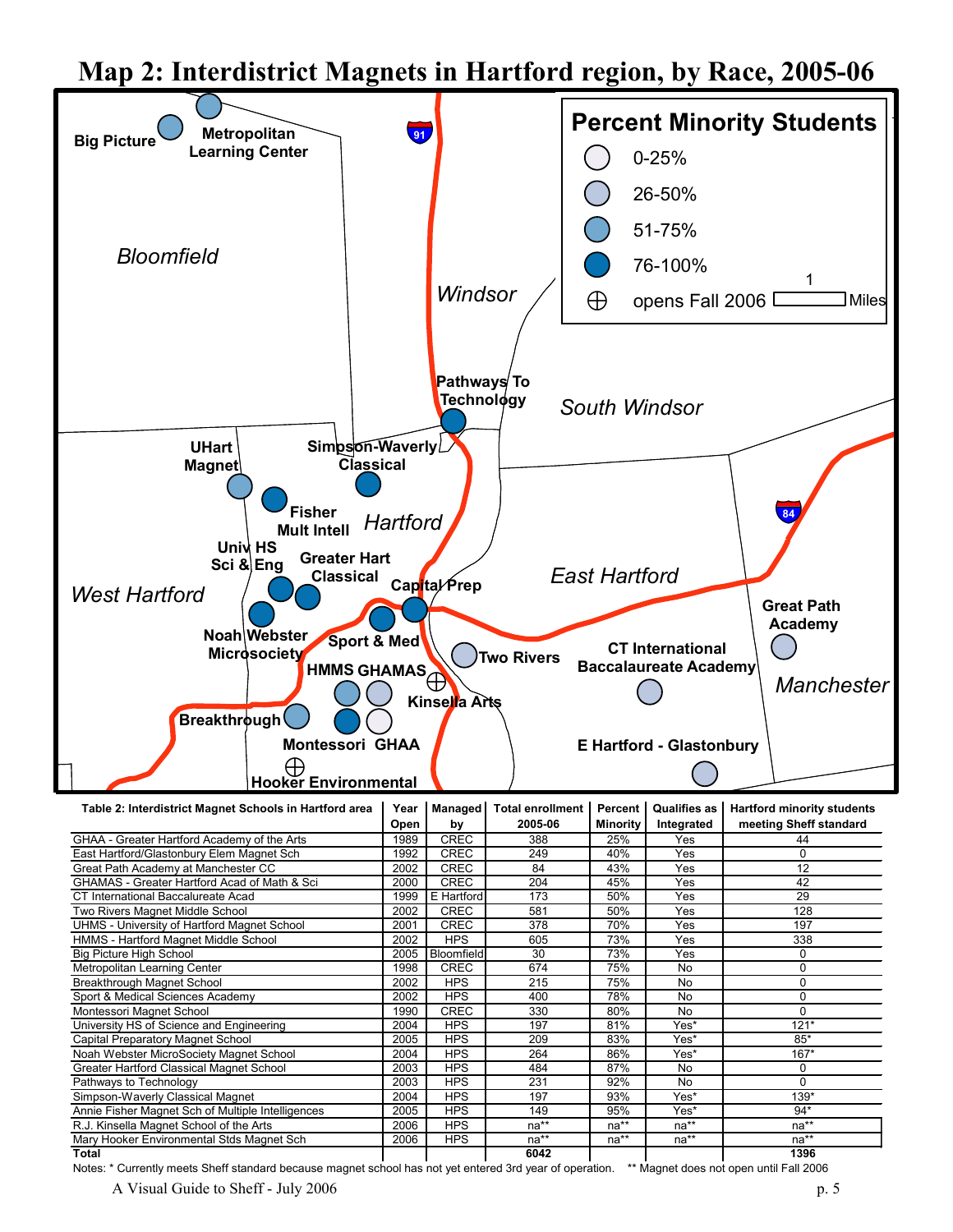

# **Map 3: Hartford minority students enrolled through Open Choice, as percent of total district enrollment, 2005-06**

| Table 3: Open Choice Hartford minority students in districts inside and outside Sheff region, 2005-06 |             |                 |                          |                       |                      |              |                 |                          |                       |
|-------------------------------------------------------------------------------------------------------|-------------|-----------------|--------------------------|-----------------------|----------------------|--------------|-----------------|--------------------------|-----------------------|
| <b>Inside Sheff</b>                                                                                   | Total       | Percent         | <b>Hartford minority</b> | <b>Open Choice</b>    | <b>Outside Sheff</b> | <b>Total</b> | Percent         | <b>Hartford minority</b> | <b>Open Choice</b>    |
| region                                                                                                | Enrollment. | <b>Minority</b> | <b>Open Choice</b>       | as Percent of         | region               | Enrollment.  | <b>Minority</b> | <b>Open Choice</b>       | as Percent of         |
|                                                                                                       | 2005-06     |                 | students meeting         | <b>Total District</b> |                      | 2005-06      |                 | students meeting         | <b>Total District</b> |
|                                                                                                       |             |                 | <b>Sheff standard</b>    | <b>Enrollment</b>     |                      |              |                 | <b>Sheff standard</b>    | <b>Enrollment</b>     |
| East Windsor                                                                                          | 1563        | 25%             | 47                       | 3.0%                  | Plainville           | 2640         | 14%             | 63                       | 2.4%                  |
| East Granbv                                                                                           | 891         | 11%             | 24                       | 2.7%                  | Bolton               | 931          | 6%              | 20                       | 2.1%                  |
| Canton                                                                                                | 1719        | 7%              | 45                       | 2.6%                  | Cromwell             | 1954         | 15%             | 41                       | 2.1%                  |
| Farmington                                                                                            | 4271        | 16%             | 92                       | 2.2%                  | Enfield              | 6617         | 15%             | 82                       | 1.2%                  |
| Simsbury                                                                                              | 5057        | 10%             | 100                      | 2.0%                  | Somers               | 1743         | 4%              | 16                       | 0.9%                  |
| Granby                                                                                                | 2261        | 6%              | 39                       | 1.7%                  | Bristol              | 9040         | 22%             | 43                       | 0.5%                  |
| Rocky Hill                                                                                            | 2537        | 18%             | 41                       | 1.6%                  | Rea. S.D. 10         | 2795         | 5%              | 11                       | 0.4%                  |
| <b>Windsor Locks</b>                                                                                  | 1954        | 17%             | 28                       | 1.4%                  | Berlin               | 3343         | 6%              | 10                       | 0.3%                  |
| Newington                                                                                             | 4602        | 20%             | 52                       | 1.1%                  | Southington          | 6842         | 9%              | 16                       | 0.2%                  |
| Avon                                                                                                  | 3378        | 12%             | 37                       | 1.1%                  | Subtotal (outside)   |              |                 | 302                      |                       |
| Vernon                                                                                                | 3913        | 24%             | 42                       | 1.1%                  |                      |              |                 |                          |                       |
| South Windsor                                                                                         | 5084        | 16%             | 51                       | 1.0%                  | <b>Grand Total</b>   |              |                 | 1062                     |                       |
| Suffield                                                                                              | 2542        | 5%              | 21                       | 0.8%                  |                      |              |                 |                          |                       |
| Glastonbury                                                                                           | 6723        | 13%             | 44                       | 0.7%                  |                      |              |                 |                          |                       |
| Ellington                                                                                             | 2494        | 7%              | 15                       | 0.6%                  |                      |              |                 |                          |                       |
| <b>West Hartford</b>                                                                                  | 9986        | 33%             | 58                       | 0.6%                  |                      |              |                 |                          |                       |
| Wethersfield                                                                                          | 3736        | 18%             | 13                       | 0.3%                  |                      |              |                 |                          |                       |
| Windsor                                                                                               | 4077        | 63%             | 11                       | 0.3%                  |                      |              |                 |                          |                       |
| Manchester                                                                                            | 6798        | 43%             | na                       | na                    |                      |              |                 |                          |                       |
| <b>East Hartford</b>                                                                                  | 7939        | 73%             | na                       | na                    |                      |              |                 |                          |                       |
| Bloomfield                                                                                            | 2208        | 94%             | na                       | na                    |                      |              |                 |                          |                       |
| Hartford                                                                                              | 22171       | 94%             | na                       | na                    |                      |              |                 |                          |                       |
| Subtotal (inside)                                                                                     |             |                 | 760                      |                       |                      |              |                 |                          |                       |

A Visual Guide to Sheff - July 2006 p. 6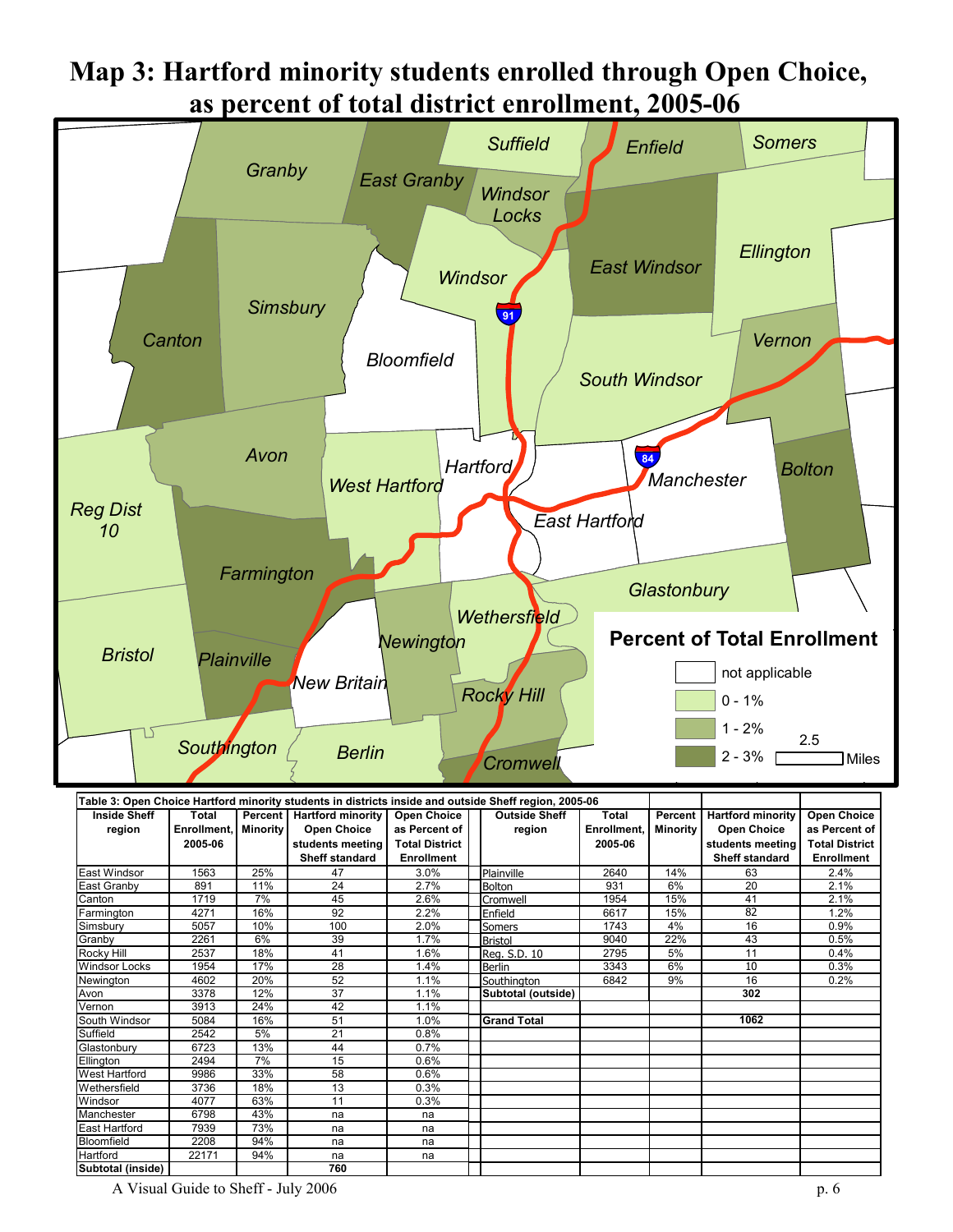### **Residency of Magnet Students**

To the surprise of some observers, almost 40% of the minority students enrolled in magnet schools in 2005- 06 lived in suburban school districts outside of Hartford (see table 4).

In all magnet schools, the proportion of suburban white students equals the proportion of suburban minority students (27%, see table 5). However, since fewer minority families live in the suburbs, they are choosing magnet schools at higher rates than white families.

#### *Notes:*

*The "Suburban" label indicates residents outside of Hartford, but may include the City of New Britain. Big Picture HS (Bloomfield) and East Hartford/Glastonbury did not enroll any Hartford students.* 

*Rows may not equal 100 percent due to rounding.* 

# **Table 5: All magnet students by**

| <b>Table 4: Minority magnet students</b> | Minority students,<br>by residence |       |                   |  |  |  |
|------------------------------------------|------------------------------------|-------|-------------------|--|--|--|
| by residence                             |                                    |       |                   |  |  |  |
|                                          | Minority                           |       |                   |  |  |  |
|                                          | Students,                          |       |                   |  |  |  |
| <b>Magnet School</b>                     | 2005-06                            |       | Hartford Suburban |  |  |  |
| <b>Big Picture HS</b>                    | 22                                 | $0\%$ | 100%              |  |  |  |
| East Hartford/Glastonbury                | 100                                | 0%    | 100%              |  |  |  |
| <b>Great Path Academy</b>                | 36                                 | 33%   | 67%               |  |  |  |
| <b>CT International Bacc</b>             | 86                                 | 34%   | 66%               |  |  |  |
| Metropolitan Learning Ctr                | 506                                | 37%   | 63%               |  |  |  |
| <b>Two Rivers</b>                        | 293                                | 44%   | 56%               |  |  |  |
| Grtr Htfd Acad Math & Sci                | 92                                 | 45%   | 55%               |  |  |  |
| <b>Grtr Htfd Acad of Arts</b>            | 96                                 | 46%   | 54%               |  |  |  |
| <b>Capital Prep</b>                      | 173                                | 49%   | 51%               |  |  |  |
| Montessori                               | 263                                | 54%   | 46%               |  |  |  |
| <b>Fisher Multiple Intell</b>            | 142                                | 66%   | 34%               |  |  |  |
| Sport & Medical Sci                      | 311                                | 67%   | 33%               |  |  |  |
| Breakthrough                             | 162                                | 71%   | 29%               |  |  |  |
| Noah Webster                             | $\overline{228}$                   | 74%   | 26%               |  |  |  |
| U Hartford                               | 266                                | 74%   | 26%               |  |  |  |
| <b>Grtr Htfd Classical</b>               | 419                                | 75%   | 25%               |  |  |  |
| Simpson-Waverly Classical                | 184                                | 76%   | 24%               |  |  |  |
| <b>Hartford Magnet Middle</b>            | 443                                | 76%   | 24%               |  |  |  |
| Univ HS of Sci & Engin                   | 159                                | 77%   | 23%               |  |  |  |
| Pathways to Technology                   | $\overline{212}$                   | 80%   | 20%               |  |  |  |
| <b>TOTAL</b>                             | 4193                               | 61%   | 39%               |  |  |  |

| Table 5: All magnet students by | All students, |              | All students,     |                       |                 |                                     |          |
|---------------------------------|---------------|--------------|-------------------|-----------------------|-----------------|-------------------------------------|----------|
| residence and race              |               | by residence |                   | by residence and race |                 |                                     |          |
|                                 | Total         |              |                   |                       |                 |                                     |          |
|                                 | Students,     |              |                   |                       |                 | Hartford Hartford Suburban Suburban |          |
| <b>Magnet School</b>            | 2005-06       |              | Hartford Suburban | White                 | <b>Minority</b> | White                               | Minority |
| <b>Big Picture HS</b>           | 30            | 0%           | 100%              | 0%                    | $0\%$           | 27%                                 | 73%      |
| East Hartford/Glastonbury       | 249           | 0%           | 100%              | 0%                    | 0%              | 60%                                 | 40%      |
| Grtr Htfd Acad of Arts          | 388           | 13%          | 87%               | 2%                    | 11%             | 74%                                 | 13%      |
| Great Path Academy              | 84            | 17%          | 83%               | $\overline{2\%}$      | 14%             | 55%                                 | 29%      |
| <b>CT International Bacc</b>    | 173           | 21%          | 78%               | 5%                    | 17%             | 46%                                 | 32%      |
| Two Rivers                      | 581           | 23%          | 76%               | 1%                    | 22%             | 48%                                 | 28%      |
| Grtr Htfd Acad Math & Sci       | 204           | 27%          | 73%               | 7%                    | 20%             | 48%                                 | 25%      |
| Metropolitan Learning Ctr       | 674           | 29%          | 71%               | 1%                    | 28%             | 24%                                 | 47%      |
| Capital Prep                    | 209           | 42%          | 58%               | 1%                    | 41%             | 16%                                 | 42%      |
| Montessori                      | 330           | 50%          | 50%               | 6%                    | 43%             | 14%                                 | 36%      |
| U Hartford                      | 378           | 54%          | 46%               | 2%                    | 52%             | 27%                                 | 18%      |
| <b>Breakthrough</b>             | 215           | 60%          | 40%               | 6%                    | 53%             | 19%                                 | 21%      |
| <b>Hartford Magnet Middle</b>   | 605           | 62%          | 38%               | 6%                    | 56%             | 21%                                 | 17%      |
| Univ HS of Sci & Engin          | 197           | 63%          | 36%               | 2%                    | 61%             | 17%                                 | 18%      |
| <b>Fisher Multiple Intell</b>   | 149           | 64%          | 36%               | 1%                    | 63%             | 3%                                  | 32%      |
| Sport & Medical Sci             | 400           | 68%          | 33%               | 15%                   | 52%             | 7%                                  | 26%      |
| Noah Webster                    | 264           | 68%          | 31%               | 5%                    | 63%             | 8%                                  | 22%      |
| <b>Grtr Htfd Classical</b>      | 484           | 69%          | 31%               | 4%                    | 65%             | 10%                                 | 21%      |
| Simpson-Waverly Classical       | 197           | 72%          | 28%               | 1%                    | 71%             | 6%                                  | 23%      |
| Pathways to Technology          | 231           | 75%          | 23%               | 3%                    | 73%             | 6%                                  | 18%      |
| <b>TOTAL</b>                    | 6042          | 46%          | 54%               | 4%                    | 42%             | 27%                                 | 27%      |